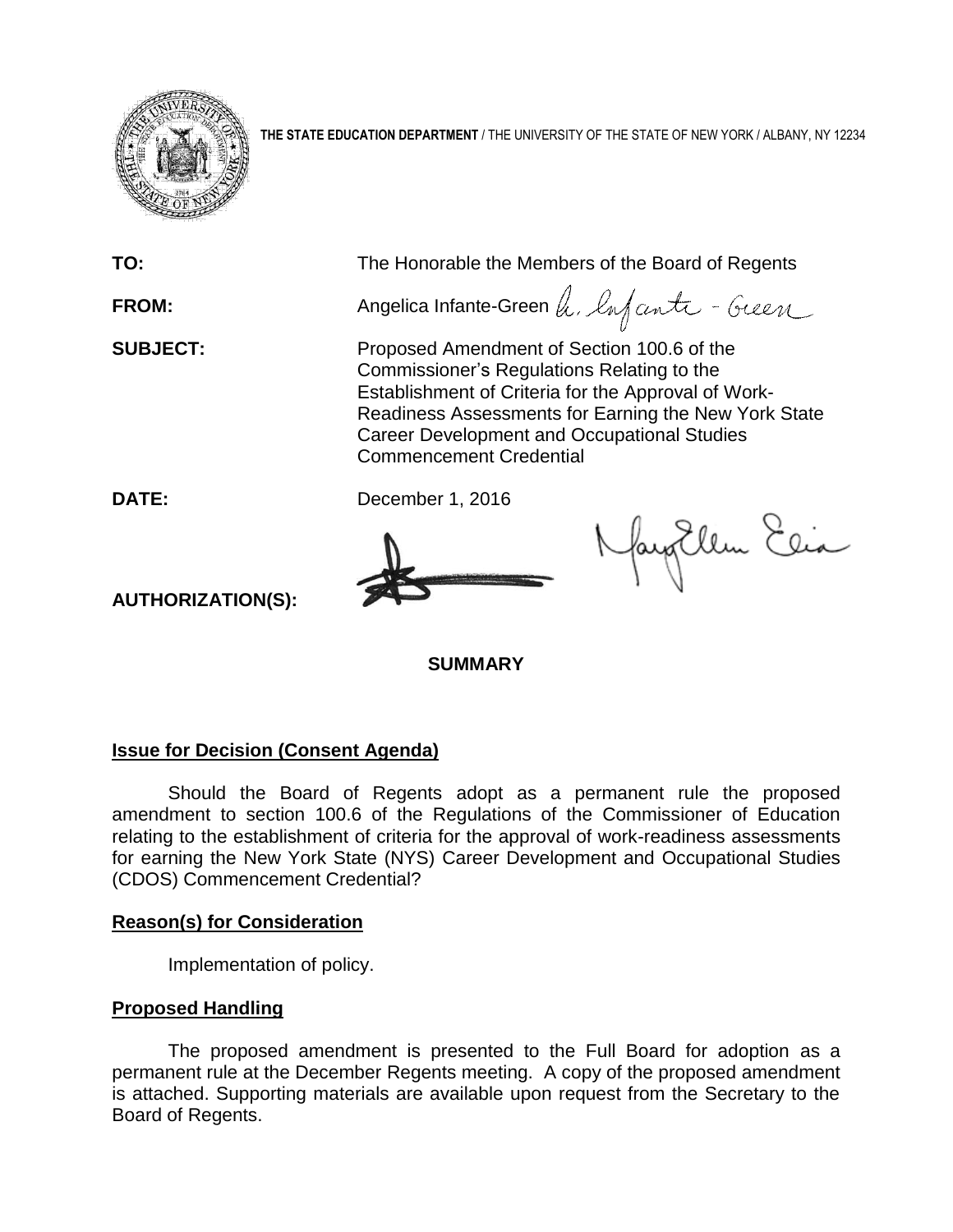#### **Procedural History**

In April 2013, the Board of Regents adopted regulations to create a CDOS Commencement Credential for students with disabilities as a supplement to a regular high school diploma or, for a student with a disability who is unable to earn a regular diploma, as the student's exiting credential.

 At their March 2016 meeting, the Board of Regents approved through emergency action an amendment to sections 100.5 and 100.6 of the Regulations of the Commissioner of Education to expand the opportunity to earn the CDOS Commencement Credential to all students and to establish a CDOS graduation pathway to allow students to earn a high school diploma if they complete the credit requirements; meet the requirements to earn the CDOS Commencement Credential; and pass four Regents assessments, one in each of the four discipline areas of math, English, science, and social studies. The regulations were approved as a permanent rule at the June 2016 Regents meeting and are applicable to all students who are otherwise eligible to graduate in June 2016 and thereafter.

At its September meeting, the Board of Regents adopted amendments to 100.6 to establish criteria for the approval of work-readiness assessments for earning the CDOS Commencement Credential. A Notice of Emergency Adoption and Proposed Rule Making was published in the State Register on September 28, 2016. A second emergency action was taken at the November 2016 Regents meeting, effective December 12, 2016, in order to ensure the emergency rule remained continuously until the effective date of its adoption as a permanent rule. Following the 45-day public comment period required under the State Administrative Procedure Act, no public comment was received on the proposed amendment.

#### **Background Information**

The NYS CDOS Commencement Credential is a credential recognized by the Board of Regents that certifies a student has the standards-based knowledge and skills necessary for entry-level employment. The requirements to earn the credential were developed consistent with research and the guiding principles established by the Board of Regents. The requirements are rigorous in that the student must successfully complete additional courses of study and hours in work-based learning, demonstrate competency at the commencement level of the CDOS learning standards, participate in career planning and preparation and have an employability profile showing readiness for entry-level employment. There are two options available for students to earn the credential:

**OPTION 1:** The student must meet each of the following:

 Development of a **Career Plan** that includes documentation of the student's selfidentified career interests; career-related strengths and needs; career goals; and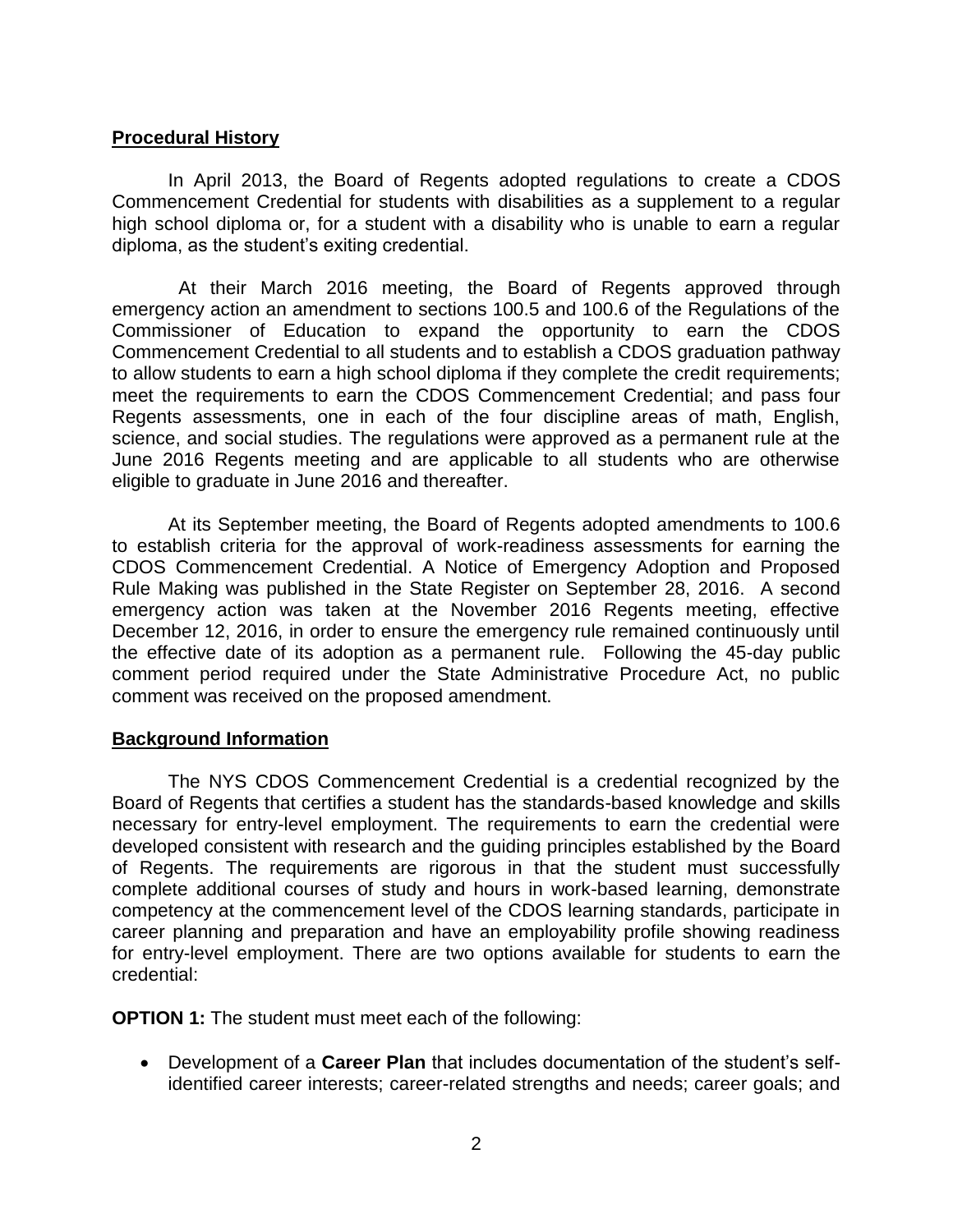career and technical coursework and work-based learning experiences that the student plans to engage in to achieve those goals.

- Demonstrated achievement of the **commencement level CDOS learning standards** in the areas of career exploration and development; integrated learning; and universal foundation skills (Standards 1, 2 and 3a). To earn this credential, the school must have documentation that the student demonstrated achievement of commencement level knowledge and skills relating to the CDOS learning standards in the areas of career development, integrated learning and universal foundation skills.
- Successful completion of at least 216 hours<sup>1</sup> of **CTE coursework and/or workbased learning experiences** (of which at least 54 hours must be in work-based learning experiences). Work-based learning (WBL) includes activities which collaboratively engage employers and schools in providing structured learning experiences for students. These experiences focus on assisting students to develop broad, transferable skills for postsecondary education and the workplace. WBL should be an integral aspect of any student's educational experience to prepare him/her for the school-to-career transition.
- Have a completed **employability profile** that documents the student's employability skills and experiences; attainment of each of the commencement level CDOS learning standards; and, as appropriate, attainment of technical knowledge and work-related skills, work experiences, performance on industrybased assessments and other work-related and academic achievements.

## **OPTION 2:**

 $\overline{a}$ 

In lieu of a student meeting the requirements of Option 1 to be awarded the NYS CDOS Commencement Credential, a district may award a student this credential if the student has met the requirements for one of the nationally recognized work readiness credentials, including but not limited to:

- National Work Readiness Credential:
- SkillsUSA Work Force Ready Employability Assessment;
- National Career Readiness Certificate WorkKeys; and
- Comprehensive Adult Student Assessment Systems Workforce Skills Certification System.

In order to ensure that the assessments taken under Option 2 to earn the CDOS Commencement Credential measure universal foundation skills necessary for entrylevel employment, are of sufficient rigor, meet requirements for validity and reliability, and are available to all NYS students, the proposed regulations require that, on or after April 3, 2017, students who seek to use Option 2 to meet the requirements for the CDOS Commencement Credential must pass a work-readiness assessment approved

<sup>1</sup> These hours are equivalent to two courses which are usually completed as two of the student's electives.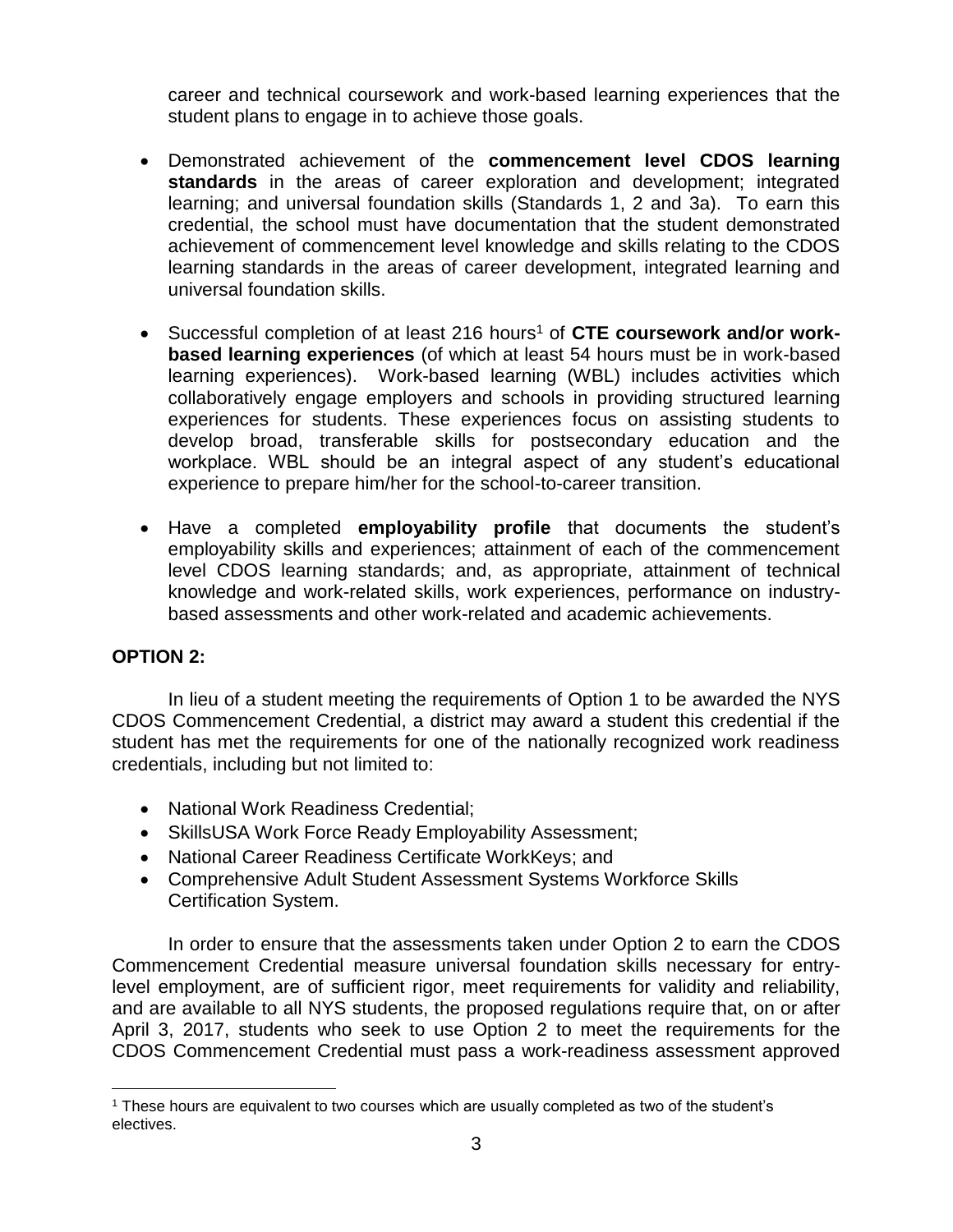by the Commissioner. The proposed amendment sets forth the criteria and conditions for assessments to be placed on the Commissioner's approval list and the Department is working to identify work-readiness assessments that meet these criteria so that students can begin taking such assessments in order to be eligible for a CDOS Commencement Credential on or after April 3, 2017. In the meantime, students may continue to receive a CDOS Commencement Credential if the student has met the requirements for one of the nationally recognized work readiness credentials described in the current regulation.

# **Related Regent's Items**

[http://www.regents.nysed.gov/meetings/2013/2013-04/p-12-educationadult-career-and](http://www.regents.nysed.gov/meetings/2013/2013-04/p-12-educationadult-career-and-continuing-education-acces-joint-meeting)[continuing-education-acces-joint-meeting](http://www.regents.nysed.gov/meetings/2013/2013-04/p-12-educationadult-career-and-continuing-education-acces-joint-meeting)

<http://www.regents.nysed.gov/meetings/2016/2016-03/p-12-education>

<http://www.regents.nysed.gov/meetings/2016/2016-06/p-12-education>

<http://www.regents.nysed.gov/common/regents/files/916p12a1.pdf>

<http://www.regents.nysed.gov/common/regents/files/1116brca4.pdf>

## **Recommendation**

It is recommended that the Board of Regents take the following action:

VOTED: That paragraph (4) of subdivision (b) of section 100.6 of the Regulations of the Commissioner be amended as submitted, effective December 28, 2016.

## **Timetable for Implementation**

If adopted at the December meeting, the proposed amendment will become effective as a permanent rule on December 28, 2016.

**Attachments**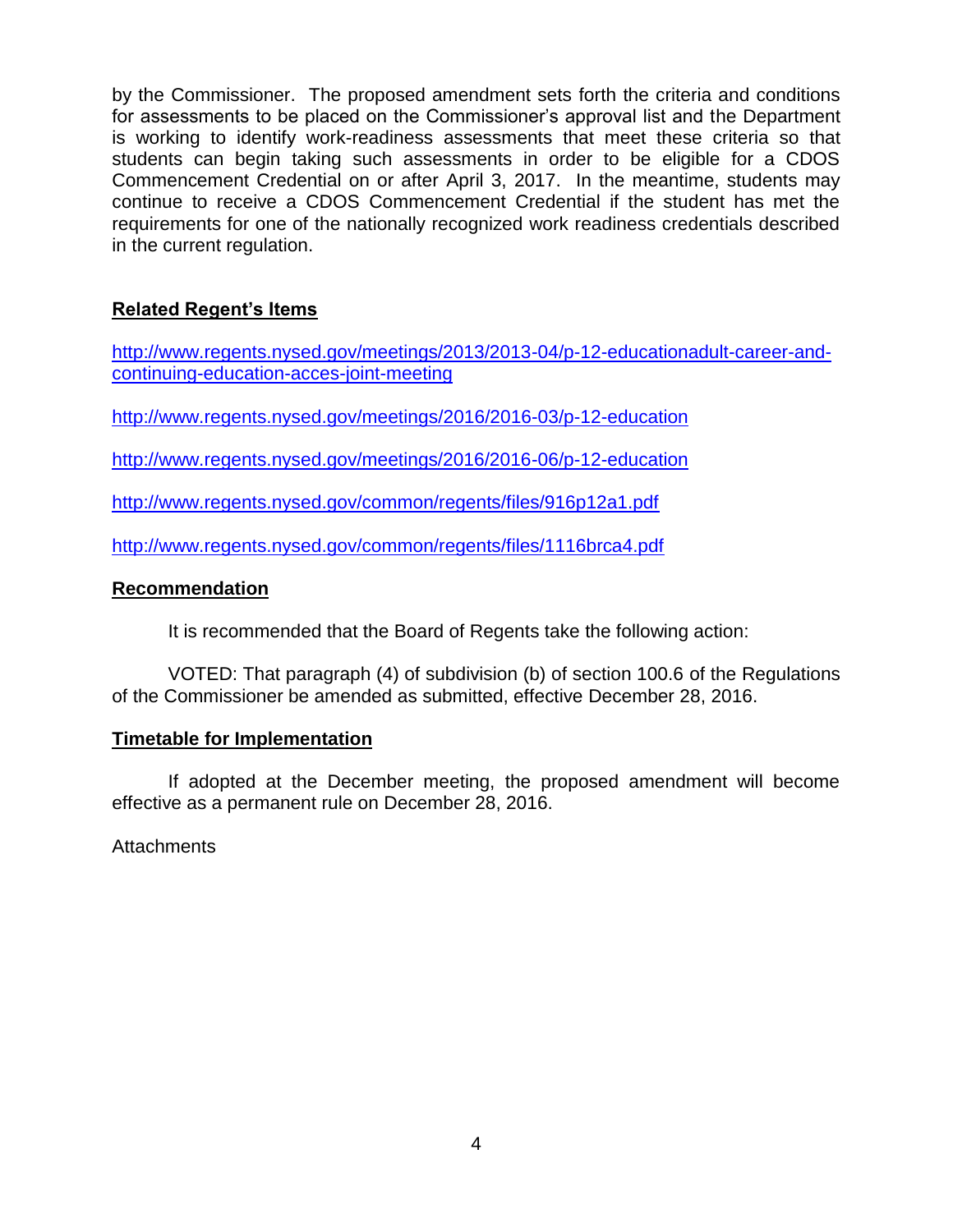#### **Attachment A**

AMENDMENT OF THE REGULATIONS OF THE COMMISSIONER OF EDUCATION Pursuant to Education Law sections 101, 207, 208, 209, 305, 308 and 309.

1. Paragraph (4) of subdivision (b) of section 100.6 of the Regulations of the Commissioner of Education is amended, effective December 28, 2016, as follows:

(4) (i) Notwithstanding the provisions of paragraph (3) of this subdivision, a board of education or trustees of the school district, or the governing body of the nonpublic school, may award the career development and occupational studies commencement credential prior to April 3, 2017 to a student who has met the requirements for a nationally-recognized work-readiness credential, including but not limited to SkillsUSA Work Force Ready Employability Assessment, the National Work Readiness Credential, the National Career Readiness Certificate – (ACT) WorkKeys and the Comprehensive Adult Student Assessment Systems Workforce Skills Certification System.

(ii) On or after April 3, 2017, a board of education or trustees of the school district, or the governing body of the nonpublic school, may award the career development and occupational studies commencement credential to a student who has received a satisfactory passing score on any work-readiness assessment approved by the commissioner pursuant to this subparagraph.

(a) Approval of work-readiness assessments by the commissioner. Each work work-readiness assessment approved by the commissioner shall meet the following criteria, in addition to any criteria set forth in any request for qualifications process:

5